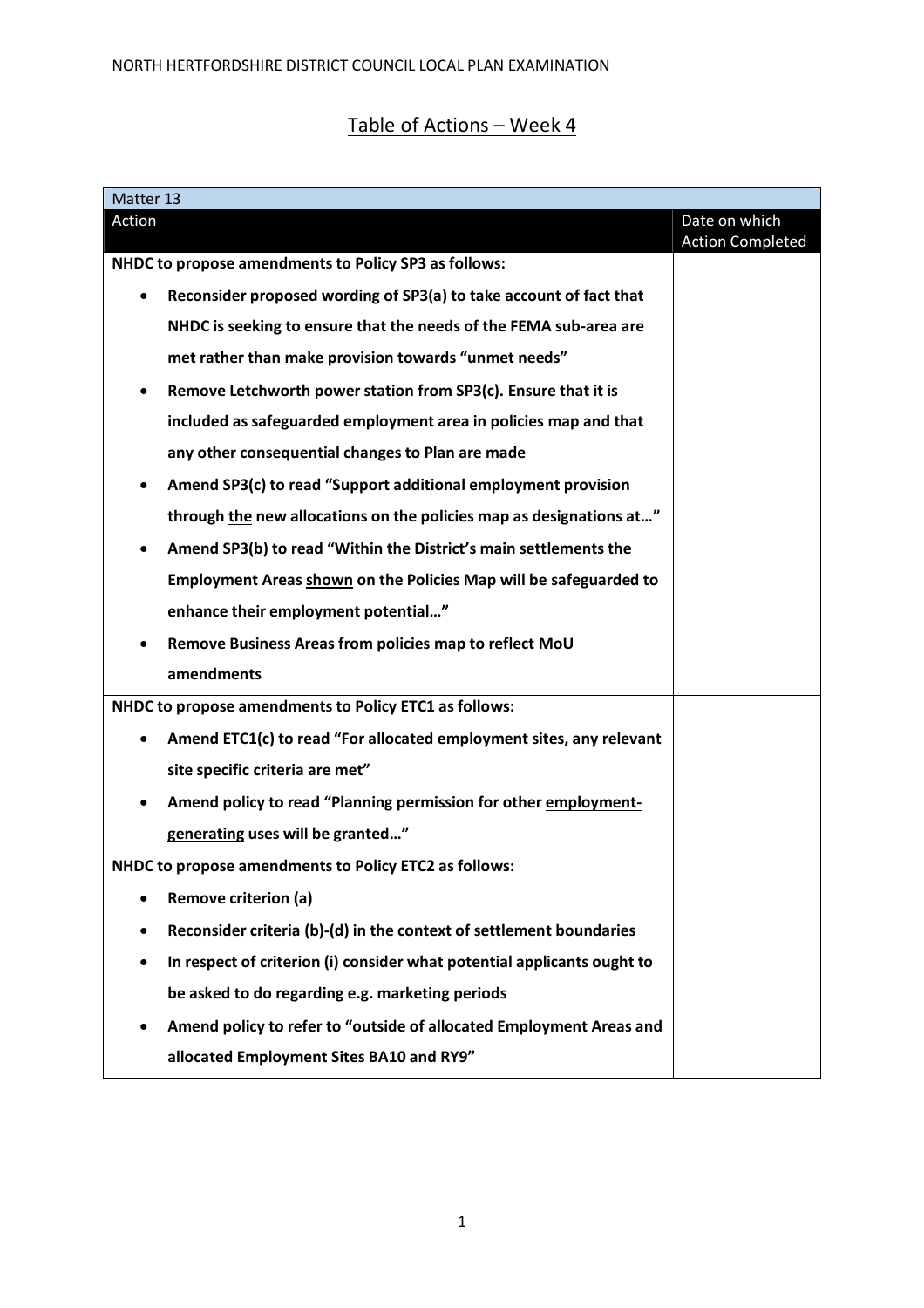## NORTH HERTFORDSHIRE DISTRICT COUNCIL LOCAL PLAN EXAMINATION

| Matter 13                                                                 |                         |
|---------------------------------------------------------------------------|-------------------------|
| Action                                                                    | Date on which           |
|                                                                           | <b>Action Completed</b> |
| NHDC to reconsider site specific criteria for BA10 and produce a paper    |                         |
| demonstrating how reduction and/or amelioration of impact on GB is        |                         |
| proposed to be achieved.                                                  |                         |
| NHDC to consider including extra criteria to reflect the findings of the  |                         |
| landscape sensitivity study e.g. will green roofs be required on new      |                         |
| commercial buildings.                                                     |                         |
| NHDC to ensure that any additional suggested criteria are made subject to |                         |
| viability testing                                                         |                         |
| NHDC to also reconsider site-specific criteria for RY9                    |                         |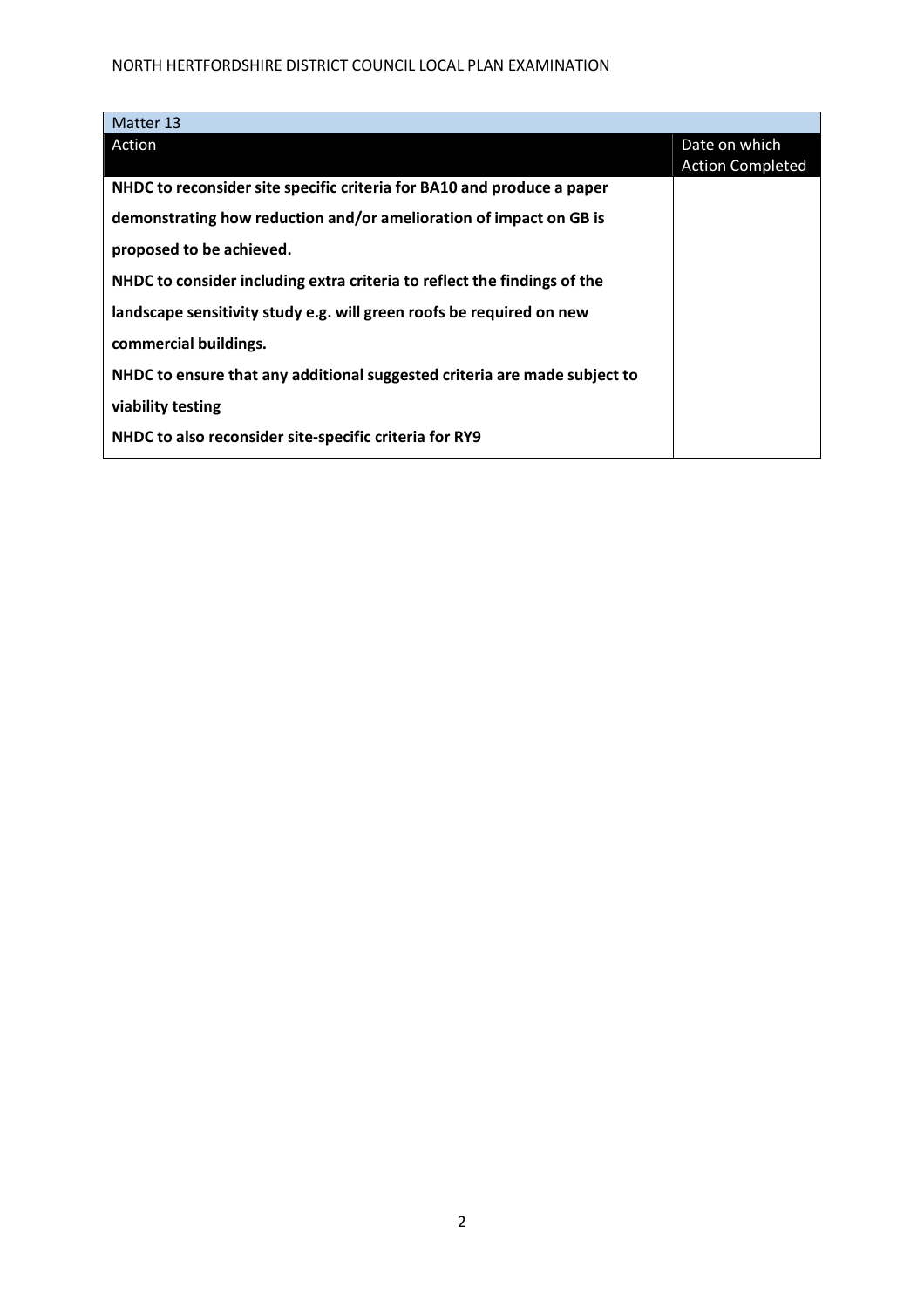| Matter 14                                                                    |                                                                                   |                                          |  |  |
|------------------------------------------------------------------------------|-----------------------------------------------------------------------------------|------------------------------------------|--|--|
| Action                                                                       |                                                                                   | Date on which<br><b>Action Completed</b> |  |  |
| NHDC to propose amendments to Policy SP4 as follows:                         |                                                                                   |                                          |  |  |
| $\bullet$                                                                    | Amend title of SP4 to "Towns and Local Centres and Local Community                |                                          |  |  |
|                                                                              | Shops"                                                                            |                                          |  |  |
| ٠                                                                            | Insert "day to day" in SP4(f)                                                     |                                          |  |  |
| ٠                                                                            | Amend (ii) to 8600 rather than 8500 convenience                                   |                                          |  |  |
|                                                                              | Add "gross" where relevant                                                        |                                          |  |  |
| $\bullet$                                                                    | Amend (i)-(iii) to refer to square metres (carry this through all                 |                                          |  |  |
|                                                                              | relevant parts of Plan)                                                           |                                          |  |  |
|                                                                              | Amend "other town centre uses" to refer to food and beverage                      |                                          |  |  |
|                                                                              | outlets under Class A3-A5 and cite examples such as restaurants,                  |                                          |  |  |
|                                                                              | takeaways and bars                                                                |                                          |  |  |
|                                                                              | Include a breakdown of SP4(d) into five year intervals in policy                  |                                          |  |  |
|                                                                              | through additional table/s using figures for towns (taken as a whole),            |                                          |  |  |
|                                                                              | urban extensions and other                                                        |                                          |  |  |
| $\bullet$                                                                    | Amend SP4(e) to "prepare and maintain"                                            |                                          |  |  |
| $\bullet$                                                                    | Delete "broad locations" from paragraph 4.48                                      |                                          |  |  |
| NHDC to propose amendments to Policy ETC7 as follows:                        |                                                                                   |                                          |  |  |
| $\bullet$                                                                    | Insert "the day to day needs of the local community"                              |                                          |  |  |
| $\bullet$                                                                    | Consider inclusion of factors to take into account when considering               |                                          |  |  |
|                                                                              | whether or not shops serve a day to day local need                                |                                          |  |  |
|                                                                              | Amend title to "Local Community Shops"                                            |                                          |  |  |
|                                                                              | Move reference to "will be granted within existing settlements" to                |                                          |  |  |
|                                                                              | after "day to day needs"                                                          |                                          |  |  |
|                                                                              | Add "up to 800m" in relation to convenient walking distance                       |                                          |  |  |
|                                                                              | Consider what "within existing settlements" means and whether                     |                                          |  |  |
|                                                                              | amendment is required. Is it intended to apply to Category C villages?            |                                          |  |  |
|                                                                              | Ensure consistency with proposed amendments to Policy SP2                         |                                          |  |  |
|                                                                              | Add 'Policy' to title of all allocations (to be carried across all allocations in |                                          |  |  |
| Plan)                                                                        |                                                                                   |                                          |  |  |
| NHDC to provide note explain how the capacity identified has been reached    |                                                                                   |                                          |  |  |
| and how the Plan proposes to meet retail needs across Plan period to include |                                                                                   |                                          |  |  |
| explanation of whether Plan is providing for capacities in Hitchin etc in    |                                                                                   |                                          |  |  |